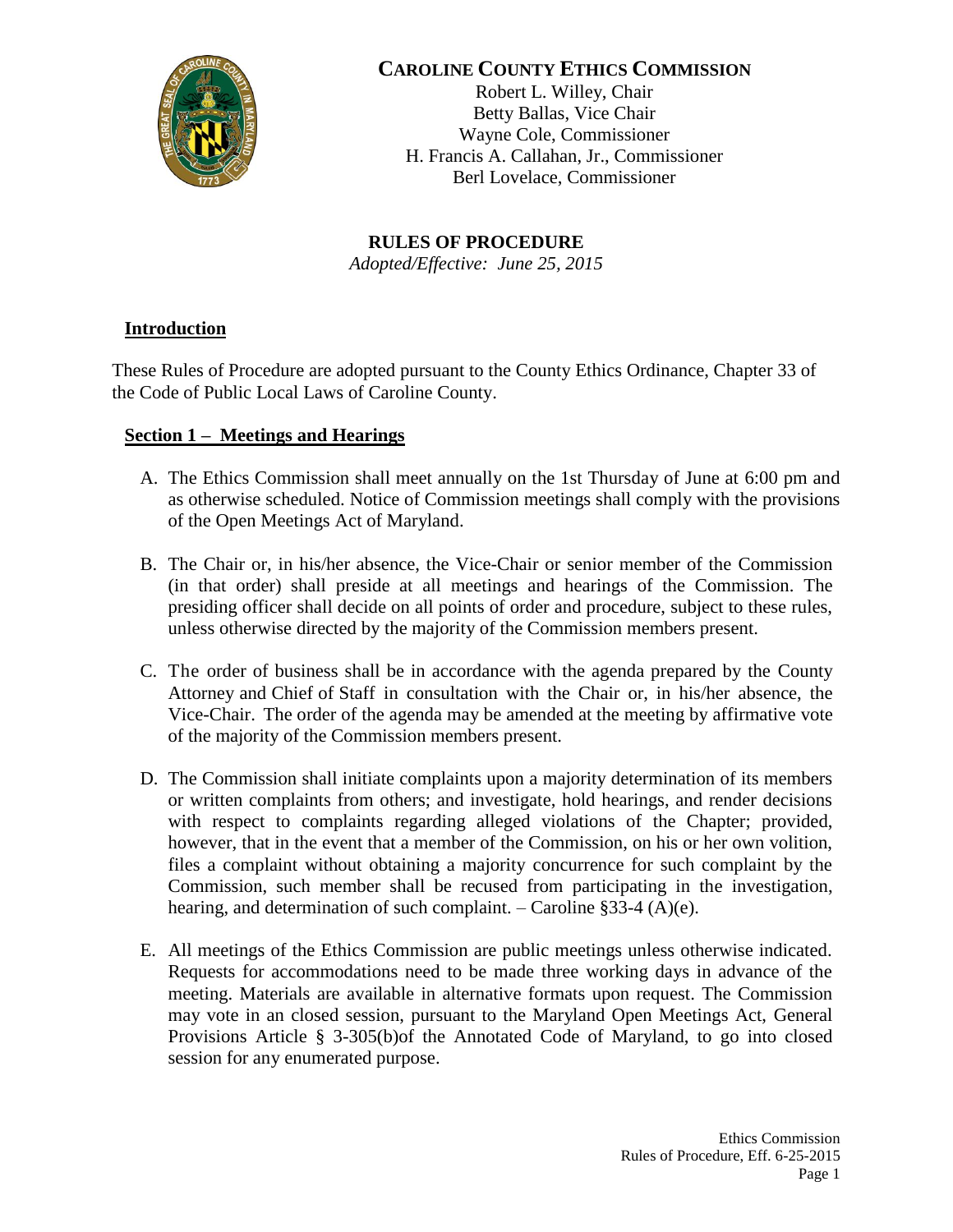### **Section 2 - Voting**

- A. A quorum consists of three Commission members.
- B. A member shall not vote on a matter in which he or she has a conflict of interest.
- C. Items put to a vote are decided by a majority of the members present. The Chair may make motions and vote on all items.
- D. A tie vote by the Commission shall be interpreted as a defeat of the motion upon which the vote was taken.
- E. In order to be put to a vote, a motion must have a second. Members' votes shall be recorded on each motion.

### **Section 3 - Requests for Advisory Opinions**

- A. Definition: An Advisory Opinion is a formal, written opinion, issued by the Ethics Commission that provides an interpretation of the Ethics Ordinance.
- B. Request for Advisory Opinion: If a County employee or official questions whether an activity, conduct, or action violates the Ethics Ordinance, that individual should contact the County Attorney or Chief of Staff to receive a Request for Advisory Opinion Form. Once the requestor has completed the Request for Advisory Opinion Form, it should be returned in a sealed envelope marked "Request for Advisory Opinion," either via hand-delivery or first-class mail to the County of Caroline Ethics Commission, 403 South  $7<sup>th</sup>$  Street, Suite 246, Denton, Maryland 21629. Alternatively, the request may be emailed to the County Attorney. The County Attorney will review the Request Form to determine whether the required information has been provided, request the Chief of Staff to schedule the matter to be heard by the Ethics Commission, and notify the Ethics Commission Chair. Forms are also available online. They can be located in the Ethics Commission section of the website via the following link: [http://www.carolinemd.org/204/Ethics-Commission.](http://www.carolinemd.org/204/Ethics-Commission)

#### C. Process:

- 1. Once the Ethics Commission decides it has sufficient information, a hearing will be scheduled. The requestor will attend the hearing to explain the facts surrounding the request and to answer questions from the Commission. The Commission may accept/hear information from any other source deemed by the Commission as relevant and necessary for deliberations.
- 2. After deliberation, the Commission will provide an interpretation of the applicability of the provisions of the Ethics Ordinance to the requestor based on the facts provided by the requestor. The Commission's interpretation shall be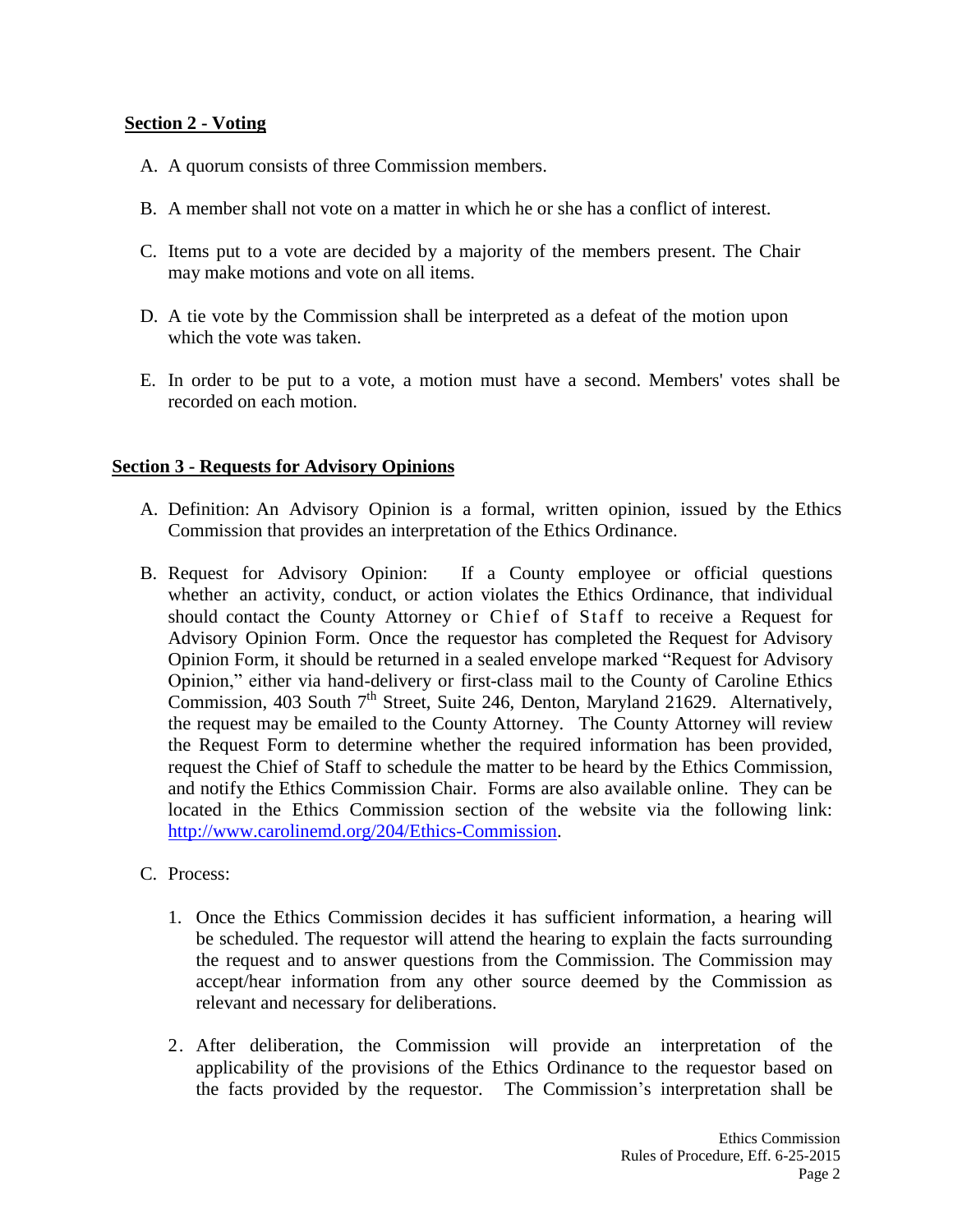rendered by the County Attorney as a formal, written Advisory Opinion, and shall be sent to the requestor.

- 3. All Advisory Opinions shall be written without disclosing the names of any persons involved in order to maintain confidentiality.
- 4. Once the Advisory Opinion has been released to the requestor, it is available to the public.

# **Section 4 – Filing a Complaint**

- A. Definition: A Complaint is a written statement, signed under oath, alleging a specific violation of the Ethics Ordinance. Any person may file a Complaint. The Complaint must be filed within one year of the time the person filing the Complaint either knew, or in the exercise of reasonable care should have known, of the violation.
- B. Filing a Complaint: If a person believes that an activity, conduct, or action violates the Ethics Ordinance, that person should contact the County Attorney to obtain an Ethics Complaint Form. Once the complainant has completed the Ethics Complaint Form, it should be returned in a sealed envelope marked "Ethics Complaint," either via hand- delivery or first-class mail to the County of Caroline Ethics Commission: 403 South  $7<sup>th</sup>$  Street, Suite 246, Denton, Maryland 21629, with all pertinent information regarding the matter. The County Attorney will review the Complaint Form to determine whether the required information has been provided, request the Chief of Staff to schedule the matter to be heard by the Ethics Commission, and notify the Ethics Commission Chair. In the event a complaint is filed against the County Attorney, the Chief of Staff or any member of the Ethics Commission, such complaint shall serve as the basis for automatic recusal by the individual subject of the complaint in order to avoid conflict and appearance of impropriety. Forms are also available online. They can be located in the Ethics Commission section of the website via the following link: [http://www.carolinemd.org/204/Ethics-Commission.](http://www.carolinemd.org/204/Ethics-Commission)

### C. Process:

- 1. Once the Ethics Commission reviews the Complaint, the Commission may either dismiss the Complaint, direct the County Attorney to investigate the allegations to aid the Commission in its initial evaluation of the Complaint, or set a formal hearing on the Complaint. The Ethics Commission shall notify the complainant in writing of its initial determination.
- 2. All actions regarding a Complaint are confidential until a final determination is made by the Commission.
- 3. At the formal hearing on the Complaint, the complainant and County employee or official named in the Complaint shall be given the opportunity to present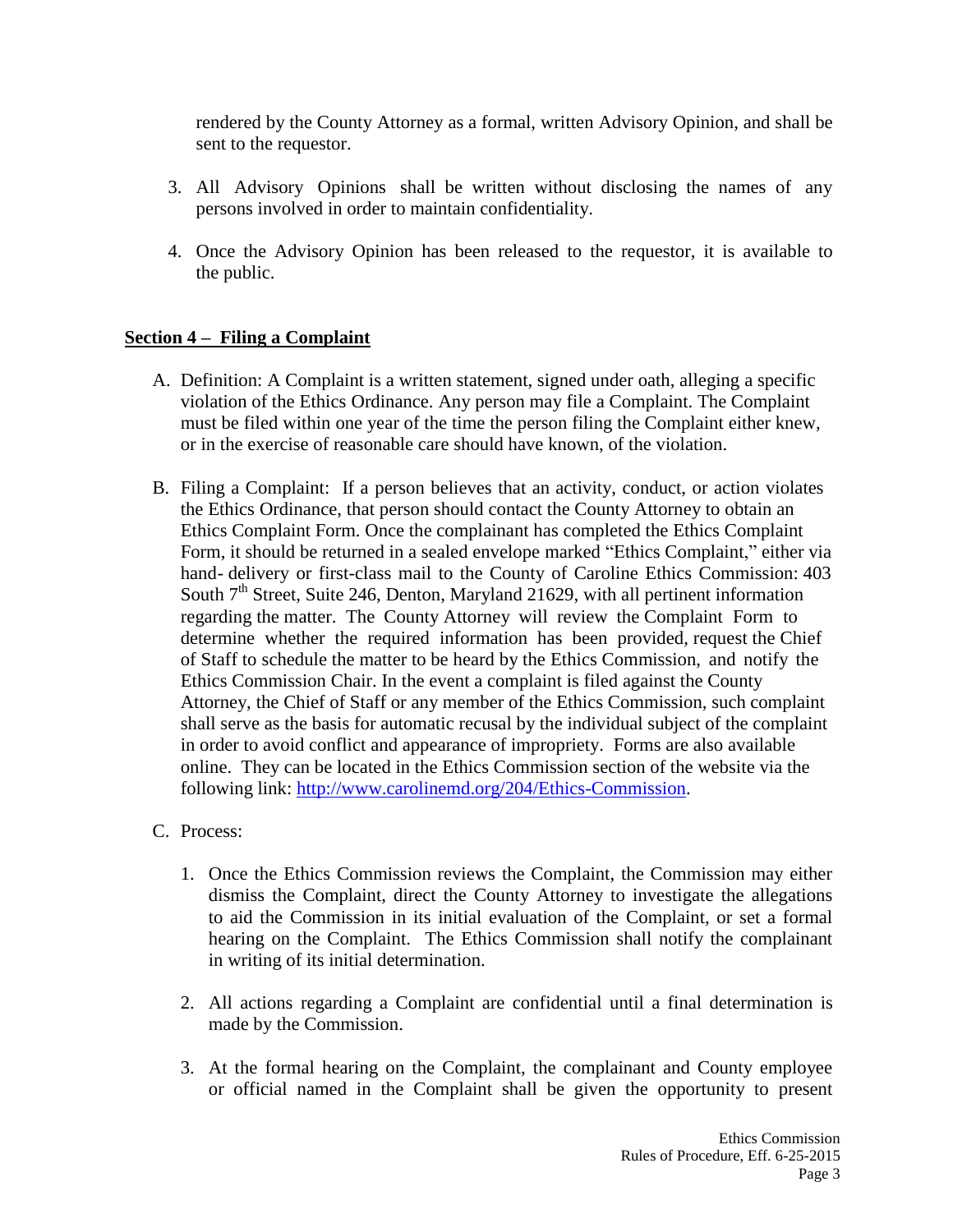evidence and cross-examine witnesses. All testimony shall be taken under oath.

- 4. The Commission may issue subpoenas and compel the attendance of witnesses and production of documents.
- 5. At the conclusion of the hearing, the Commission will issue a formal written Decision that includes findings of fact and conclusions of law based on the evidence presented. The written Decision shall be sent to the complainant.
- 6. Upon a finding of a violation of the Ethics Ordinance, the Commission may issue an order to cease and desist, impose a fine of up to \$1,000, and/or seek judicial enforcement for compliance.
- 7. Once a final determination is made by the Commission on a Complaint, information regarding the Complaint, including the decision, may be made public, subject to §33-29H(3) of the Code.
- 8. Order of Presentation

Due process procedures will be followed in the hearing. These procedures will be:

- a. Opening statement by the Chairperson to explain the reason for the hearing.
- b. The Complaint will be read into the record.
- c. Testimony of all parties and witnesses will be sworn or affirmed. All witnesses will be excused from the hearing except while testifying.
- d. The Complainant, if applicable, and Respondent will be given an opportunity to present evidence and testimony on their behalf and to call witnesses.
- e. The parties and their legal counsel will be afforded an opportunity to examine and cross-examine all witnesses and parties.
- f. The Commissioners may ask questions at any time during the proceedings. The Commissioners may call as a witness any persons whose testimony is relevant.
- g. Each party may make a closing statement. If applicable, the Complainant will make the first closing statement, and the Respondent will make the final closing statement.
- h. Any party may submit briefs of the issues of fact and law involved in the hearing in such form and within such time as the Chairperson may designate. The hearing record will officially close at the conclusion of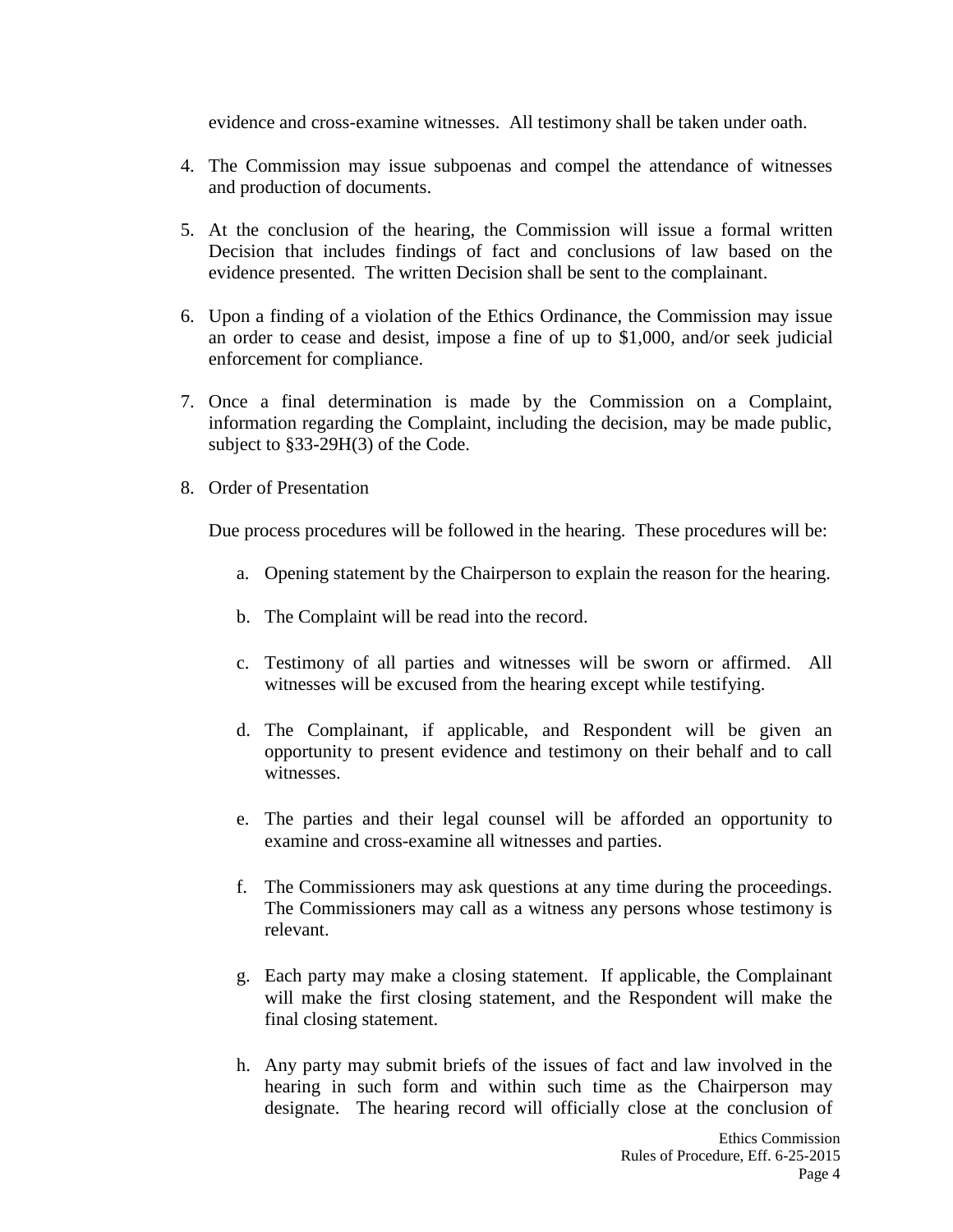closing statements or submissions of briefs, whichever occurs later.

- i. After adjournment, the Commissioners will privately deliberate and decide the case, and may seek advice of counsel.
- 9. Findings
	- a. Within thirty (30) days after the close of the hearing, the Ethics Commission shall prepare a written report.
	- b. The report shall recommend, as appropriate, that the complaint be dismissed, or it will state that a determination was reached that a violation of the Code of Ethics has occurred, or that there were insufficient facts and that Ethics Commission was unable to reach a final determination.
	- c. The written report shall include a statement of the alleged violation(s), written findings of fact, conclusions of law, and recommendations, which may include: recommendations for corrective action, disciplinary or other appropriate personnel action, or termination.

### **Section 5 - Conduct of Commission Members**

- A. Only the Chair of the Commission has the authority to represent the Commission in speaking on behalf of the Commission with regards to advisory opinions or complaints.
- B. No Commission member shall publicly comment on the merits of a matter before the Commission, or a matter that can reasonably be expected to appear before the Commission, prior to public release of the decision.
- C. The Ethics Commission recognizes that impartiality and fair-mindedness is critical to the decision-making and integrity of the Commission. The Commission must remain neutral since even the appearance of bias threatens the integrity of the Commission and compromises its effectiveness. Therefore, members of the Commission shall not use the Commission for political purposes, either to benefit themselves or another.
- D. Sanctions for violations of Sections 5(a)-(c) include:
	- 1. Private reprimand;
	- 2. Public reprimand;
	- 3. Request by the Commission for the removal of a Public Official by the Caroline County Commissioners;
	- 4. Voiding an official action taken by a Public Official who has been found to have a